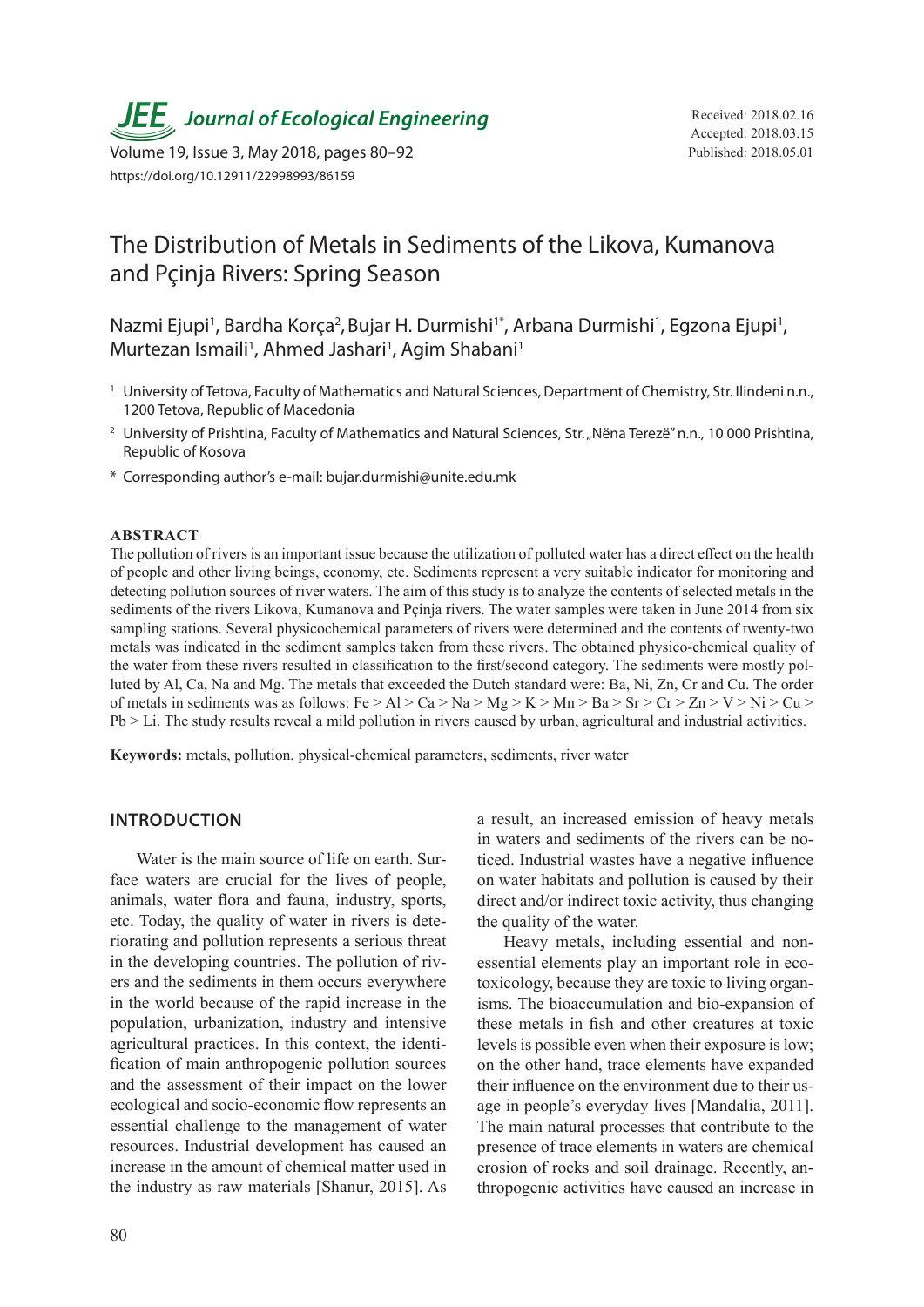the amount of heavy metals in water ecosystems and the pollution of these systems with heavy metals has reached alarming levels, thus becoming a serious global problem [Malik, 2010].

Heavy metals cannot retain a soluble form in water for a long time. They usually form colloids in an abeyant state or become merged with organic and inorganic substances. Thus, their concentration in sediments or planktons increases and often the sediment is a very suitable indicator of water pollution with heavy metals. Sediments can be considered as a final "sink" for trace metals, which are discharged in the water habitat [Dossis and Warren, 1980].

Unlike organic polluters, heavy metals do not undergo natural decomposition and as such they infiltrate into natural waters and become part of the water sediments. The processes of their distribution are controlled by a dynamic group of physical and chemical interactions and equilibriums [Jain, 2004]. In this way, the pollution of rivers with heavy metals deteriorates the delicate equilibrium of water systems. Unlike organic pollutants, heavy metals are peculiar for their long half-life and their negative effects on water organisms are long-lasting. Heavy metals are serious pollutants of the environment, and the determination of heavy metal concentrations in various different habitats reveals their pollution level [Bekteshi, 2014].

Sediments behave as an important source of metals in water habitats and represent a "time bomb" for the future pollution of the whole ecosystem. As a consequence of the change of conditions in the sediment/water system, the physicochemical parameters also change (pH value, redox potential, the content of organic matter, sulphides, etc.) and because of that it may lead to the process of the desorption of the metal from the sediment, mobility, transportation in a watery phase, and the manifestation of harmful effects in the eco-system. The contaminated sediment can cause serious economic problems, apart from negative ecological consequences.

Heavy metals in water ecosystems and in sediments have a natural and anthropogenic origin; the distribution and accumulation of metals is influenced by the texture of the sediment, its mineralogical composition, oxide-reductive state, absorption-desorption processes and physical transportation [Mollazadeh, 2013].

The anthropogenic sources of pollution mainly include various different industrial branches and intensive agricultural practices, as well as urban pollution. That is why the pollution of the environment with metals is considered a huge concern – the toxicity of heavy metals in different habitats has been reported by many authors. In recent years, there have been extraordinary attempts to characterize the fate, weight and distribution of heavy metals in sediments, especially in big rivers [Sakan, 2009]. In many papers, it is reported that dumping inorganic and organic pollutants at trace levels have constantly polluted the water in rivers and the sediments in them; therefore, one of the important results of the stability of heavy metals is the expansion of metals in the food chain [Rahimi, 2012; Mehdi Hosseini, 2012]. The pollution of sediments with heavy metals in many European rivers has been a study focus of numerous researchers and scientists; many such studies have focused on the industrialized parts of Europe [Oetken, 2005]. Some studies have shown that water sediments have been polluted with heavy metals in these industrialized areas. Therefore, the assessment of the distribution of metals in sediments is useful to understand the pollution level in water systems [Gehan, 2012]. Even though studies have been conducted in this field, it is still at its initial stage and, therefore, it is necessary for the studies to adapt to the local needs and possibilities.

The research on the concentration of heavy metals in river sediments in Macedonia has not been that frequent and in most of the rivers, it is still unknown. The aim of this paper was to examine the composition of some metals in the sediments of Likova, Kumanova and Pçinja rivers, in order to assess the suitability of their water for general usage purposes. Metals, as pollutants, have been purposefully selected, because their concentrations can cause serious toxic effects in the surrounding industrialized and urbanized environment.

# **MATERIALS AND METHODS**

#### **The study area**

The Likova, Kumanova, and Pçinja rivers, located in the region of the city of Kumanovo, Republic of Macedonia, were chosen for purposes of this study because lately there have been indications that they had been affected by the urban, agricultural and industrial pollution (Figure 1). The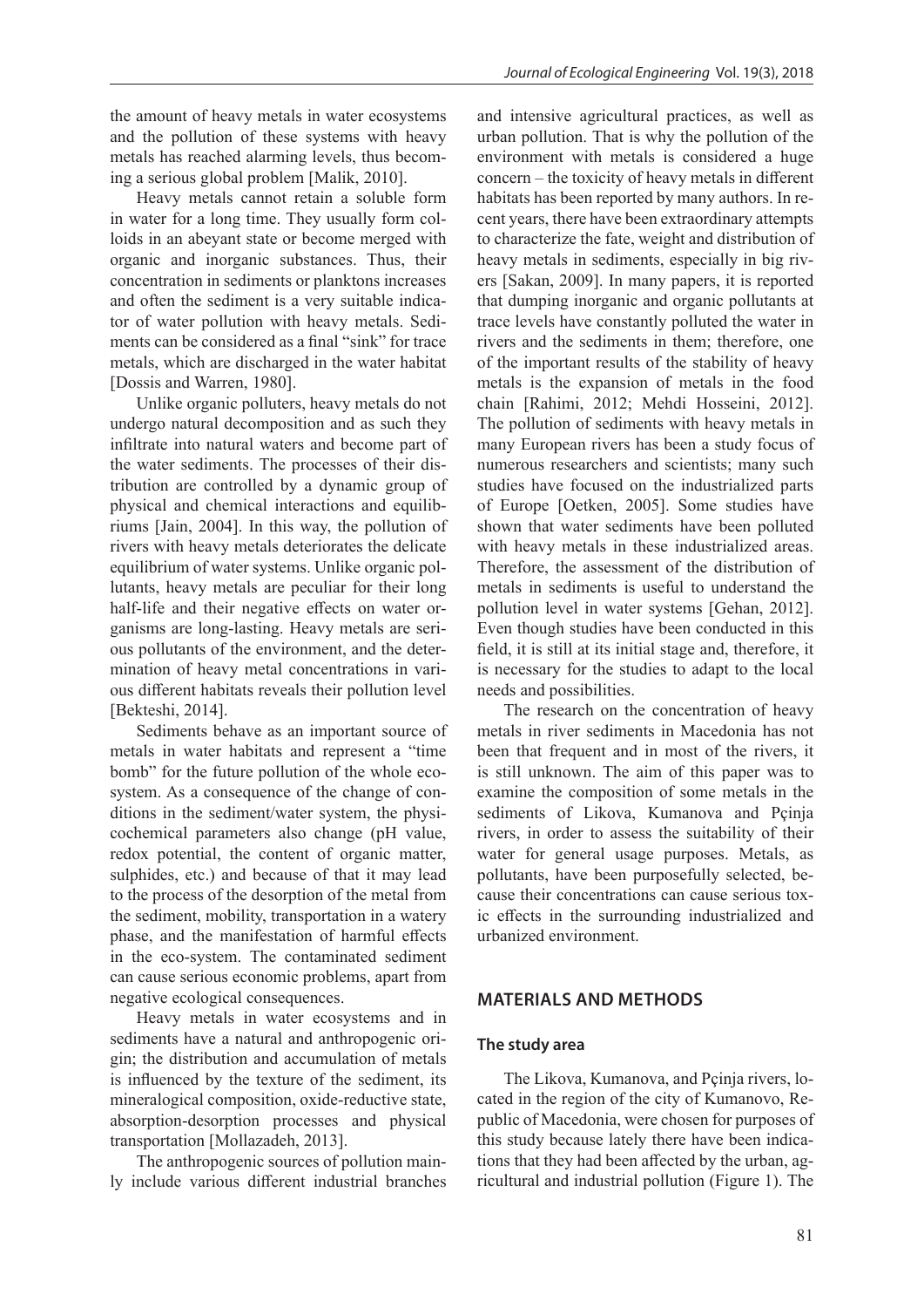Likova River is in the northwestern part of Macedonia and is a tributary of the Kumanova River. The source of this river is located in the village of Goshince with the conjunction of the Goshince river and Breshtani river, whereas the Slupçane river serves as its left tributary. In the upper flow, it has a mountainous character, whereas in the lower flow up to the spill, it has a field character. This river is 17.5 km long, whereas its basin covers an area of 300 km2 . Two artificial lakes have been created in this basin – the artificial lake of Likova and Glazhnja. The average flow of this river is 1.42 m<sup>3</sup>/s. The Kumanova River is situated in the northeastern part of Macedonia and flows out east to the Skopska Crna Gora. It flows through the city of Kumanova and ends as a right tributary of Pçinja River. It is 44 km long with an overall fall of 1060 m. Its basin covers an area of 460 km2 . The Likova River is its most important tributary. The basin of this river is bare and, therefore, its bed is porous, causing frequent floods. The Pçinja River is the left tributary of the Vardar River. This river belongs to the Aegean basin and it covers an area of  $3140 \text{ km}^2$  (1247 km<sup>2</sup> in Serbia and 1893 km<sup>2</sup> in Macedonia). Other left tributaries include the Bistrica, Petroshnica and Kriva Reka rivers, whereas the Kumanova River is its right tributary.

## **Acquisition of samples and their preparation**

In order to achieve the research objectives, samples for the phisico-chemical analysis of the water and sediments were obtained on 01.06.2014 from six sampling stations: L1, L2, L3, K1, P1 and P2. Three of these stations are situated along the flow of the Likova River (L1, L2, and L3), one is situated along the flow of the Kumanova River  $(K1)$  and two along the flow of the Pcinia River (P1 and P2) (Figure 1). The L1 station was



**Figure 1.** Map of monitoring stations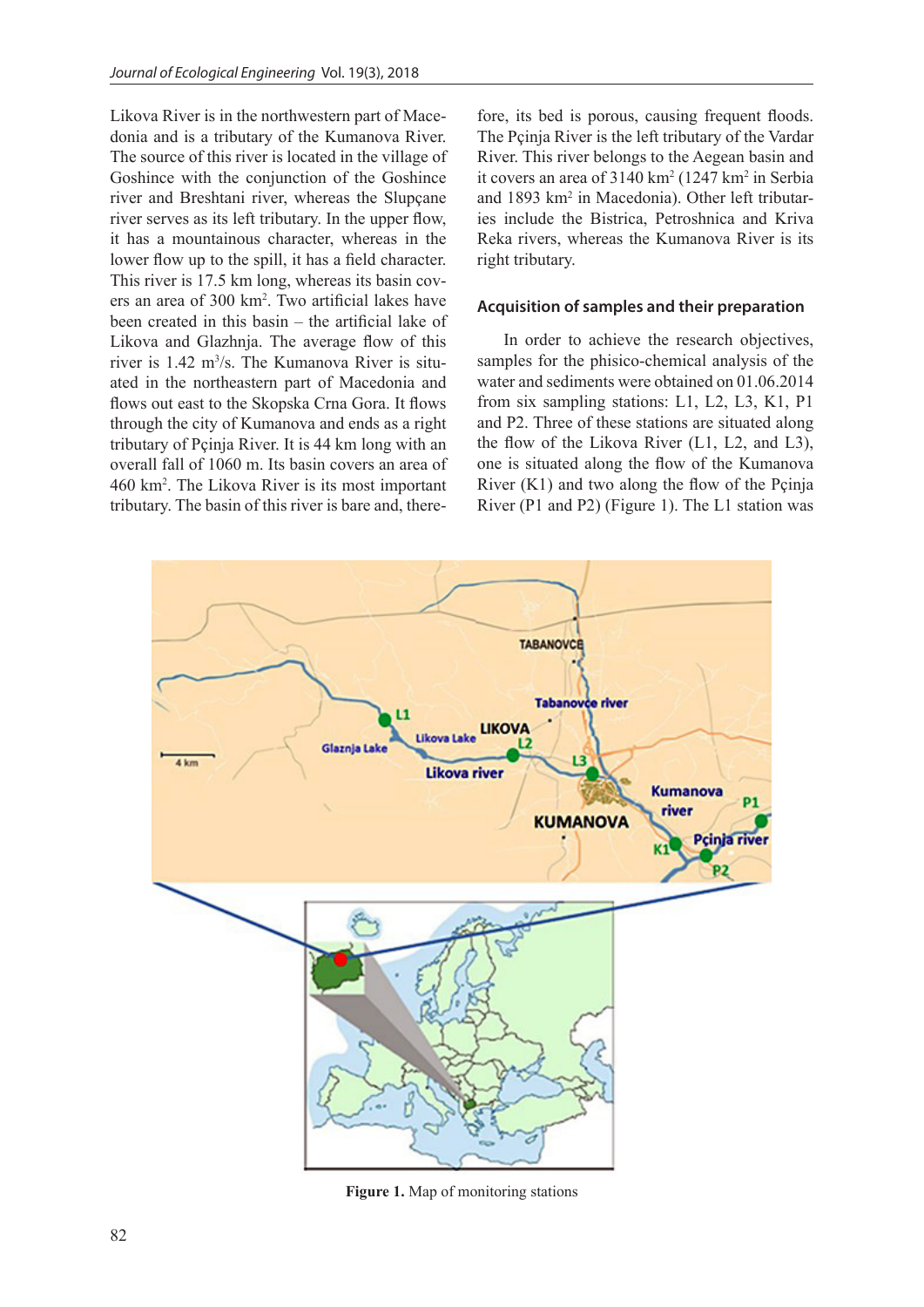before the Glazhnja accumulation, the L2 station was after the Likova accumulation, the L3 station was at the exit of the village of Likova before the city of Kumanova; the K1 station was outside the city of Kumanova and the plant for urban wastewater treatment ahead of the debouchments in the Pçinja River. The P1 and P2 stations are situated before the conjunction of rivers Kumanova and Pçinja. The selection of stations was based on the probable pollution indicators.

The water samples were taken using clean and sterilized polyethylene bottles with the volume of 1L. All of these bottles were submerged in 10% nitric acid for a night and then were rinsed out several times with ultrapure water before sampling took place. Prior to being filled, the bottles were washed with the river water three times and then were filled with flowing river water along the river flow. The sample bottles were labeled with the name of the respective station as well as the filling time and date. The sediment samples from the river beds were taken in accordance with the methods used for shallow rivers [Lewis and McConchie, 1994]. These methods include the usage of respective sampling equipment under water at a depth of 10 cm to 20 cm. Two subsamples were taken at every station, which were then combined into one single sample, and then placed in the polyethylene bottles.

# **Treatment and analysis of waters**

The physico-chemical parameters of the water in the mentioned rivers were analyzed at the Public Healthcare Center in Kumanova. Each water sample was analyzed for nine parameters: color, turbidity, pH, electrolytic conductivity (EC), chemical oxygen demand (COD), ammonia, nitrites, nitrates, and chlorides. In the laboratory, water samples were filtered through the Whatman membrane filter, with 0.45 μm pore diameter. The above-mentioned parameters were determined by referring to the standardized methods, as cited in the literature review [APHA, AWWA, WEF, 1995]. The color was determined colorimetrically using a comparator; the pH value was measured using a pH-meter; EC was measured using conductometer; COD was measured using the  $H_2SO_4$  and  $H_2C_2O_4$  method; ammonia, nitrites, and nitrates were measured with a UV-Vis spectrophotometer and chlorides were measured with a argentometric titration.

#### **Treatment and analysis of sediments**

The metals in sediments were analyzed at the Chemistry Institute laboratories in the city of Skopje. The sediment samples were characterized by the composition of the following metals: Ag, Al, As, Ba, Ca, Cd, Co, Cr, Cu, Fe, K, Li, Mg, Mn, Mo, Na, Ni, Pb, Sr, Tl, V and Zn. The analyses were carried out by using standard analytical methods. The samples were initially taken to laboratories where they were dried in fully aired rooms for the period of 8 to 10 days. Afterwards, they underwent a sieving process; 0.2528 g of the sieved sediment was measured from every sediment and 5 mL of  $HNO<sub>3</sub>$  65% solution was added to it. This composition was heated until only 1 mL of the sample solution remained. The obtained solution was then cooled for 5 to 10 minutes; 5 mL of HF 40% solution and 1.5 mL of  $HClO<sub>4</sub>$  60% solution were added to the newly formed solution and it was heated again until another 1 mL of the sample solution remained. Afterwards, 2 mL of HCl 37% and 5 mL distilled water were added to the latter and it was cooled for 1 to 2 minutes; it was subsequently filtered using a plastic funnel. The obtained filtrate was put in a normal plastic flask with the volume of 5 mL. This is how the sample was prepared for a spectrometric measurement.

## **Instrumentation**

Twenty two metals in the sediments from the selected rivers were examined. Metals such as Ca, Fe, K, Mg, and Na were analyzed with the Varian ICP-AES 715S atomic emission spectrometer, in the inductively coupled plasma atomic emission spectrometry process, whereas other remaining metals were analyzed with inductively coupled plasma mass spectrometry (ICP-MS).

## **Quality control**

The quality control of the applied techniques was performed by standard addition method. The obtained recovery for the analysed elements for ICP-AES ranged between 98.0% and 101.5%. The same method was applied for the determination of certain trace elements in the reference standard materials JSAC 0401 (soil) and SARM 3 (rock), yielding values very close to those certified.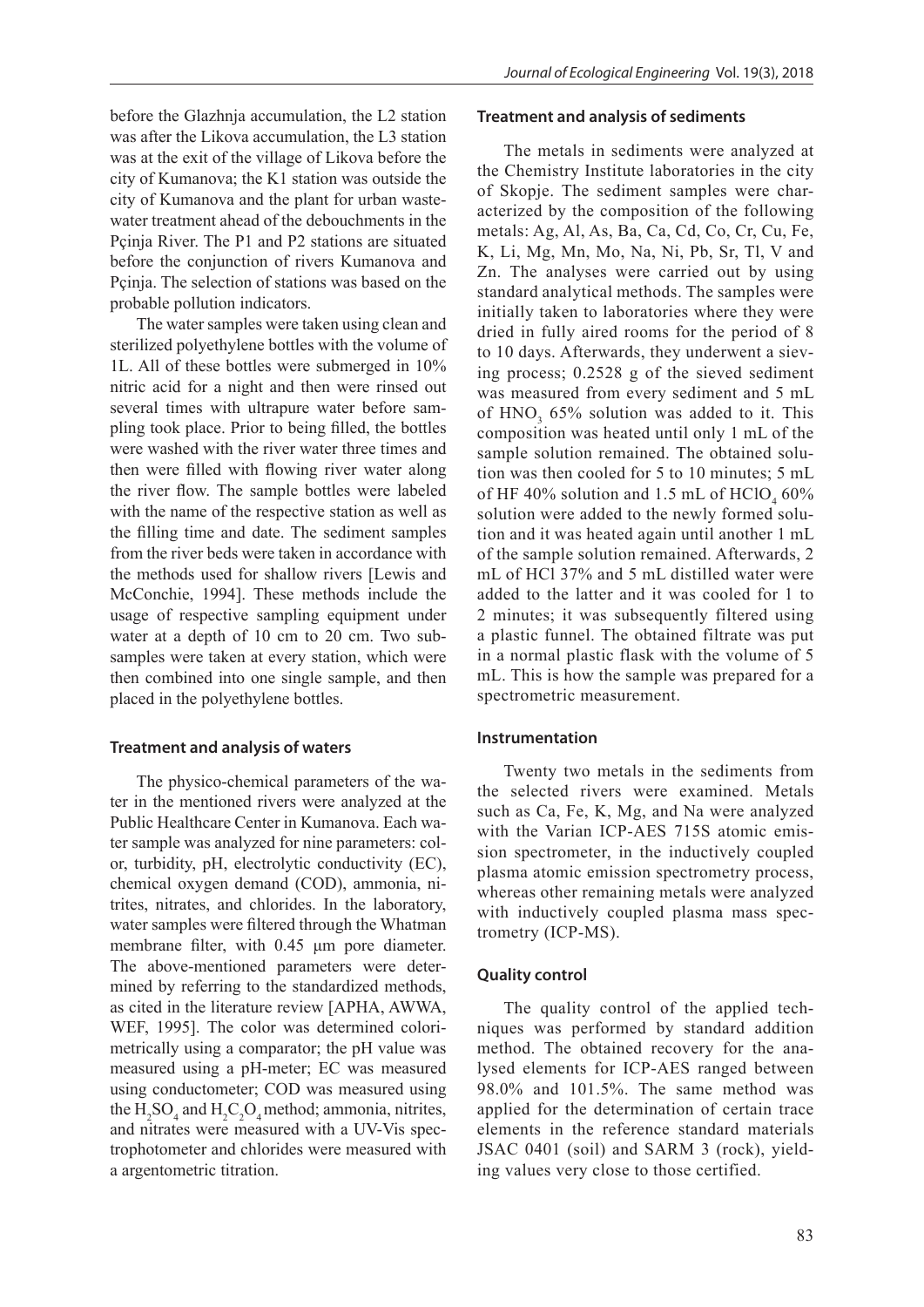# **RESULTS AND DISCUSSION**

The results of physico-chemical analyses of the water from the Likova, Kumanova and Pçinja rivers are shown in Table 1, whereas the results of the analyses of metals in sediments in Tables 2–4, and Figures 2–4.

# **Physico-chemical parameters of the water in rivers**

## *The color*

The color of the water is an organoleptic parameter of the water, which provides a preliminary assessment of pollution. The notion of "the color of the water" refers to its nuance that is produced by the presence of metal ions, humus compositions and particles suspended from pollutants. The results from the analysis of this parameter show that the water in the selected rivers was of relatively high quality because the color of the water could not be detected in any of the sampling stations (Table 1).

# *pH*

The pH is classified as secondary tap water pollutant, the impact of which is considered as aesthetic [Durmishi, 2013]. The high or a low pH value shows the alkaline or acidic conditions of the water, respectively. The pH value is affected by the geology and types of soil, by natural organic acids present in water, as well as by the acidic rain, which usually has a pH value between 3.5 and 5.5. The pH values in the season of spring ranged between 7.40 and 7.88; they varied within the allowed limits and do not represent pollution of river waters. The average seasonal value with standard deviation was  $7.67\pm0.21$ . The lowest value of 7.40 was measured at the K1 station. This value is thought to be a consequence of the accidental penetration of acidic substances in the Kumanova River. The highest value of 7.88 was measured at P2 station and it could refer to the pollution caused by the wastewaters flowing from the city of Kumanova and other surrounding areas. The pH values had a decreasing trend from L1 to K1 and then an increasing trend from K1 to P2.

# *Electrolytic conductivity*

Electrolytic conductivity (EC) is the measure of the ability of a material to accommodate the transport of an electric current and it largely depends on the amount of salts dissolved in water. EC is an important measure of the water quality, because it gives very concrete information about the amount of dissolved materials in the water. EC can also help to find potential pollution sources, because the polluted water usually has higher values compared to the clean water. EC values quite often show the pollution from road salts, septic systems, waste water management plants, or urban/agricultural drainages. High EC values show pollution of the water in rivers. The PE values ranged from 248.00 to 470.00 μS/cm, being within the range of recommended values, i.e. indicating low pollution. The average seasonal value with standard deviation was 315.17±82.77 μS/cm. The highest value was measured at K1 station, whereas the lowest was measured at L2. PE had an increasing trend from L1 to K1, a decreasing trend from K1 to P2 and then a slightly increasing trend from P1 to P2.

#### *Turbidity*

Turbidity is a measure of the amount of material suspended in water. It constitutes the cloudiness or haziness of a fluid caused by large num-

| Phisico-chemial<br>parameters | Unit               | L1    | L2     | L <sub>3</sub> | K1    | P <sub>1</sub> | P <sub>2</sub> | Maximal<br>values |
|-------------------------------|--------------------|-------|--------|----------------|-------|----------------|----------------|-------------------|
| Color                         | <sup>o</sup> Pt-Co | $nd*$ | nd     | nd             | nd    | nd             | nd             | 20                |
| Turbidity                     | <b>NTU</b>         | 0.558 | 0.352  | 0.365          | 0.485 | 1.2            | 1.35           | 4                 |
| pH                            |                    | 7.85  | 7.58   | 7.48           | 7.4   | 7.82           | 7.88           | $6.8 - 8.5$       |
| EC                            | $\mu$ S/cm         | 255   | 248    | 340            | 470   | 280            | 298            | 1000              |
| COD                           | mg/L               | 1.7   | 1.65   | 0.8            | 0.81  | 1.51           | 1.18           | 5                 |
| Ammonia                       | mq/L               | nd    | nd     | nd             | nd    | nd             | nd             | 0.50              |
| <b>Nitrites</b>               | mg/L               | nd    | 0.0115 | 0.0136         | nd    | nd             | nd             | 0.10              |
| <b>Nitrates</b>               | mq/L               | 0.351 | 0.453  | 1.527          | 2.508 | 0.568          | 0.567          | 50                |
| Chlorides                     | mg/L               | 2.55  | 2.55   | 3.58           | 13    | 5.52           | 6.83           | 250               |

**Table 1.** Results of physico-chemical analyses of the water from the Likova, Kumanova and Pçinja rivers

\*nd – not detected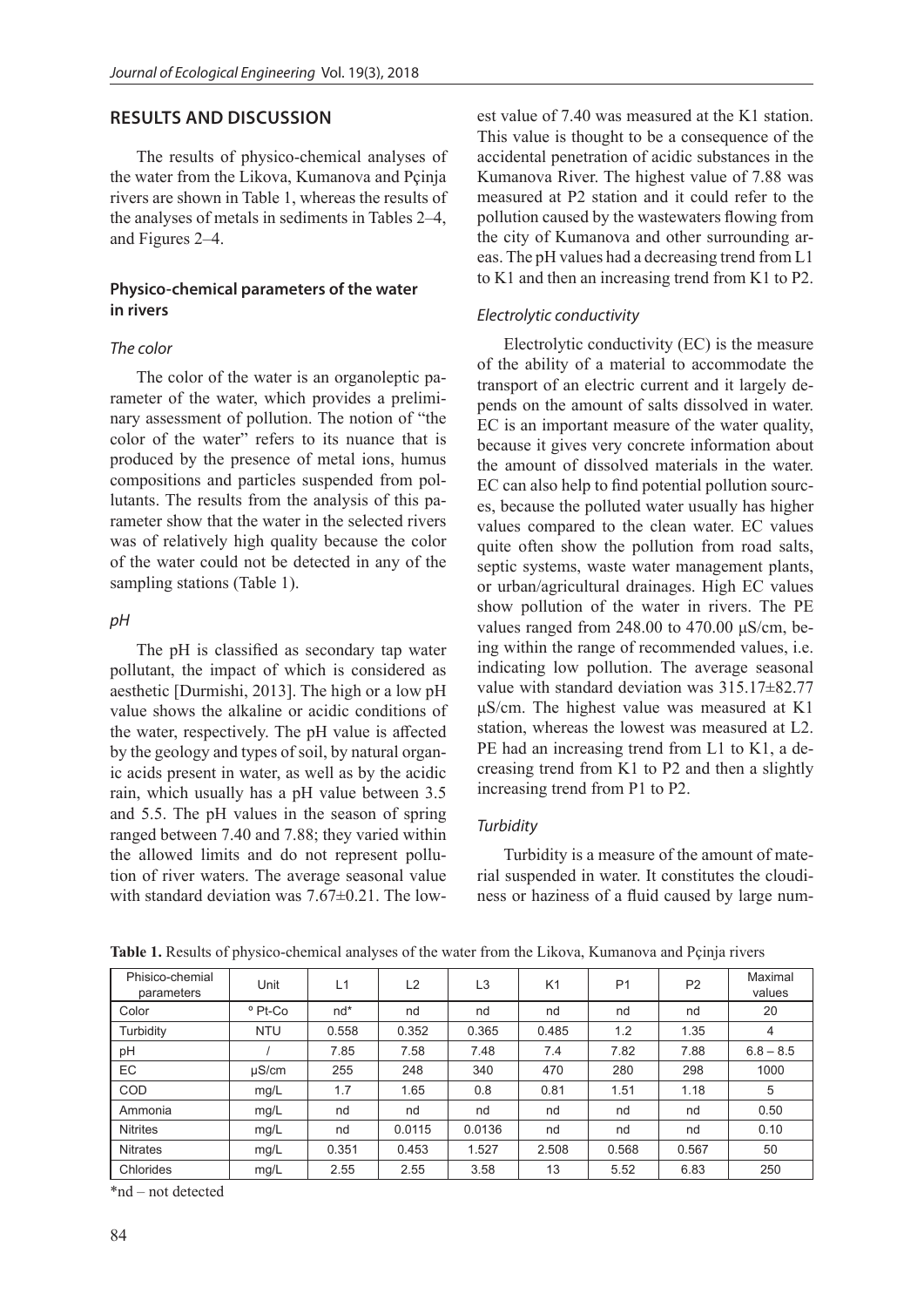bers of individual particles that are generally invisible to the naked eye, similar to smoke in air. The measurement of turbidity is a key test of water quality. This material, comprising of particles from clay, mud, algae, floating sediments and rotten plant substances, causes distribution and absorption of light, increase water temperature and decrease the dissolved oxygen concentration. High turbidity can also lower the amount of light that can penetrate water, which in turn reduces the process of photosynthesis and the production of dissolved oxygen. Clean waters have low turbidity in general. Rainfalls increase the turbidity in surface waters by washing the sediments, organic matters and other substances away. Human activity, such as destruction of vegetation and soil can lead to a dramatic increase in the turbidity levels. The measured turbidity in all of the samples was less than 1.5 nephelometric units (NTU). The results of the turbidity analysis have been shown in Table 1 and they are within the recommended values, ranging from 0.352 to 1.350 NTU units. The average seasonal value with a standard deviation was 0.718±0.441 NTU. The highest value was measured at P2 and the lowest at L2.

#### *Chemical Oxygen Demand*

Chemical Oxygen Demand (COD) is a measurement of the oxygen required to oxidize soluble and particulate organic matter in water. COD is used to determine the amount of organic pollutants in surface waters and wastewaters, making it a useful measurement tool for the quality of the water. COD is the amount of oxygen that is needed to oxidize the organic pollution by using strong oxidizing agents. The water samples in spring had the COD values ranging from 0.80 to 1.70 mg/L (Table 1). The average seasonal value with a standard deviation was  $1.28\pm0.41$  mg/L. The lowest COD value was measured at L3, whereas the highest was obtained at L1, which can be related to some accidental pollution by organic pollutants, since pollution at the upper flow of rivers is usually lower than that at the lower flow. COD marked a decreasing trend form L1 to K1, then an increasing trend from K1 to P1 and another decreasing trend from P1 to P2. The results show that river waters are not polluted by organic substances.

#### *Ammonia, nitrites and nitrates*

The presence of substances that are created from the decomposition of wastes of animal origin is of crucial importance in terms of assessing the quality of surface waters. The waters containing products from this decomposition are usually microbiologically polluted. In polluted waters, different products can be created, such as compositions of C and S, as well as those of N, which are of particular importance. Nitrogen in these products appears in the form of ammonia, nitrites, and nitrates, coming from effluent waters from industries and households. These parameters are the most usual indicators for the assessment of the quality of water in rivers. The concentration levels of nitrites and nitrates and the ammonia, expressed in mg/L have been given in Table 1.

The presence of ammonia in water is a very dangerous occurrence. The permissible amount of ammonia in surface waters, according to the regulations in Macedonia, cannot exceed 0.5 mg/L. Fortunately, we could not detect the presence of this substance in any of the examined stations. Nitrites are also toxic and their amount in water is maximally limited to 0.1 mg/L. They are created in the water from the dissolution of biological and industrial pollutants. The contents of nitrites in L2 and L3 stations was 0.0115 and 0.0136 respectively, whereas in other sampling stations it could not be detected at all. Nitrates represent a higher degree of oxidation in the circulation of nitrogen in nature. High levels of nitrates are not desirable, because they can be reduced to nitrites under the influence of the red flora, and nitrites are toxic, as mentioned earlier. Nitrates represent the final product of the biological oxidation of organic pollutants. This shows that the water had been polluted earlier.

The range of nitrates for the season of spring in stations was 0.351–2.508 mg/L, which is within the normal values. The average seasonal value with standard deviation was  $0.996\pm0.854$  mg/L. The lowest value was measured at L1, whereas the highest value was measured at K1 and we think that results from the direct impact of the pollution caused by urban waters and agricultural drainages coming from the city of Kumanova. Nitrates marked an increasing trend from L1 to K1, followed by a decreasing trend from K1 to P1 and a constant trend from P1 to P2 in the end. Low values of nitrates show that river waters are not anthropogenically polluted. The results show that the presence of ammonia, nitrites and nitrates was within the recommended values regarding the river waters of the first/second category. This also comes as a result of the low urban pollution and the reduction of industrial production in the area.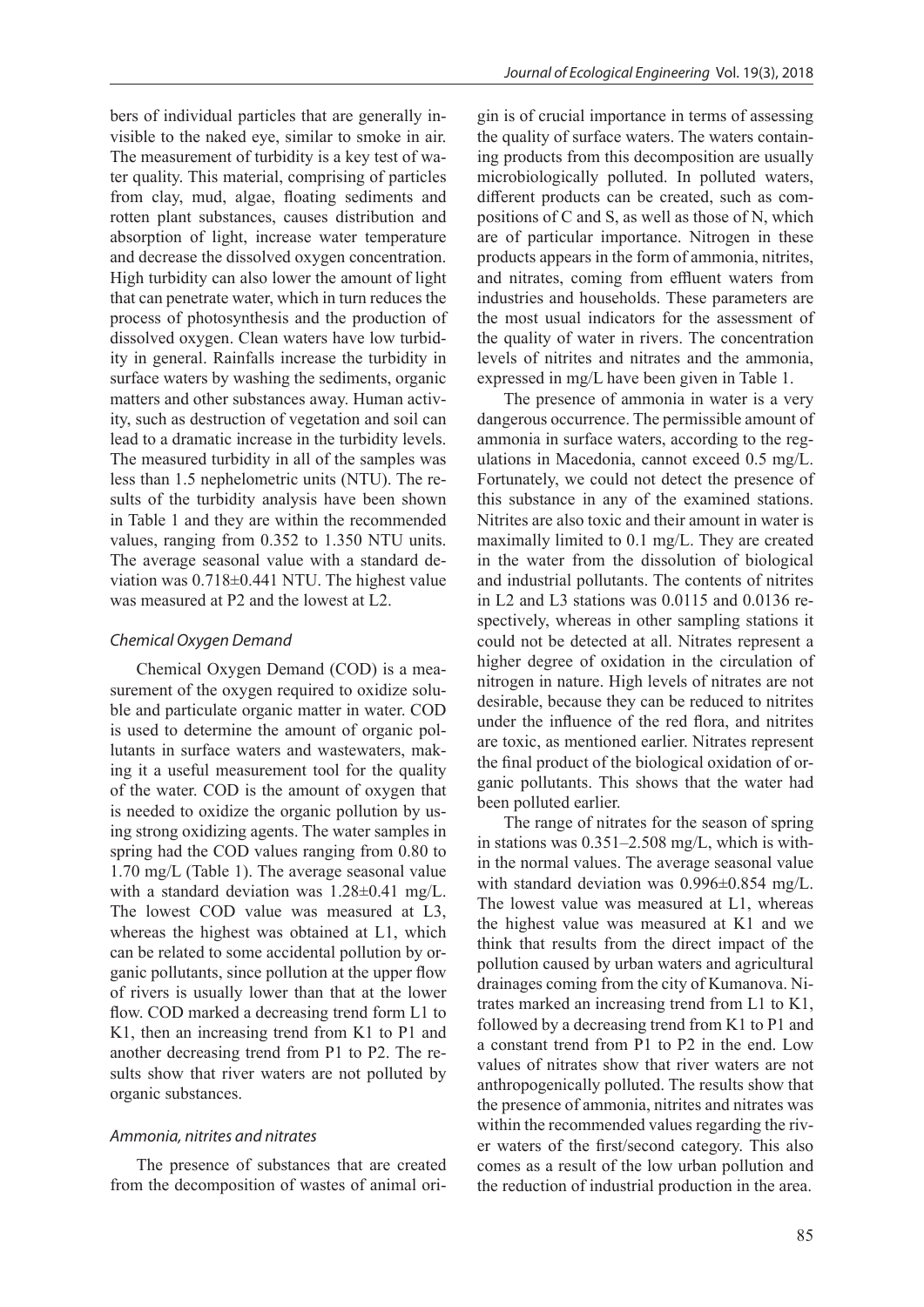## *Chlorides*

Chlorides are less dangerous pollutants in river waters. According to the recommended standards, their presence in river waters is quite high and may reach up to 250 mg/L. In spring, the presence of chlorides in river waters ranged from 2.55–13.0 mg/L. The average seasonal value with standard deviation was 5.67±3.97 mg/L. The lowest value was measured at L1 and L2, whereas the highest value was measured at K1. Chlorides marked a mild increasing trend from L1 to L3, followed by an emphasized increasing trend from L3 to K1, a decreasing trend from K1 to P1 and finally another increasing trend from P1 to P2. The content of chlorides in the river waters was generally low, indicating minimal anthropogenic pollution.

#### *Metals in sediments*

Metals in general and heavy metals in particular play a crucial role in the pollution of rivers; however, the concentration of some of those metals is beneficial, whereas others are harmful and toxic. The toxicity of heavy metals depends on the type of the metal and the compound, on the amount of metal that reaches the organism and the length of its activity. This group of metals consists of Hg, Pb, Cd, Cr, Cu, Ni, As, Zn. The process of absorption is responsible for the elimination of metal traces from water in rivers and sediments.

The descriptive statistics of the results obtained from the analysis involving the sediments in respective rivers has been presented in Table 2, whereas the distribution of metals in sediments from the sampling stations has been presented in Figures 2–4. Since the legislation in Macedonia does not cover the issue of metals in sediments, our results were compared to the Dutch standards [Dutch Ministry of Housing, Spatial Planning and Environment, 2015] as well as global average values of sediments in rivers [Emad et al., 2012]. On the basis of the conducted analyses, it was found out that Fe was present in river sediments in the greatest amounts , followed by other metals such as Al, Ca, Na, Mg. The presence of Mn, Ba, Zn, Sr, V, Cr, Ni, Pb, Cu, and Li ranged from 12.6 to 536.8 mg/kg, whereas the presence of Ag, As  $(< 5 \text{ mg/kg})$ , Cd, Co, Mo and Tl was less than 1 mg/kg, i.e. the pollution with these metals was very low. The metals that exceeded the Dutch standard were as follows: Ba, Ni, Zn, Cr and Cu. The presence of metals in river sediments in the covered area followed this trend:  $Fe > Al > Ca >$  $Na > Mg > K > Mn > Ba > Sr > Cr > Zn > V > Ni$  $> Cu > Pb > Li$ .

The concentration of Al was high and it varied between 28876 and 46495 mg/kg, whereas the average value with standard deviation was 36978.2±8069.8 mg/kg and very close to values specific for the winter season. The lowest value was measured in L1, whereas the highest in L3.

The distribution of Al composition in the concerned stations marked an increasing trend from L1 to L3, a decreasing trend from L3 to P1, and another increasing trend from P1 to P2. The presence of Al is not included in the Dutch standards or in the global average values regarding river sediments.



**Figure 2.** Spatial distribution of Al, Fe, Ca, K, Mg and Na in sediments (mg/kg)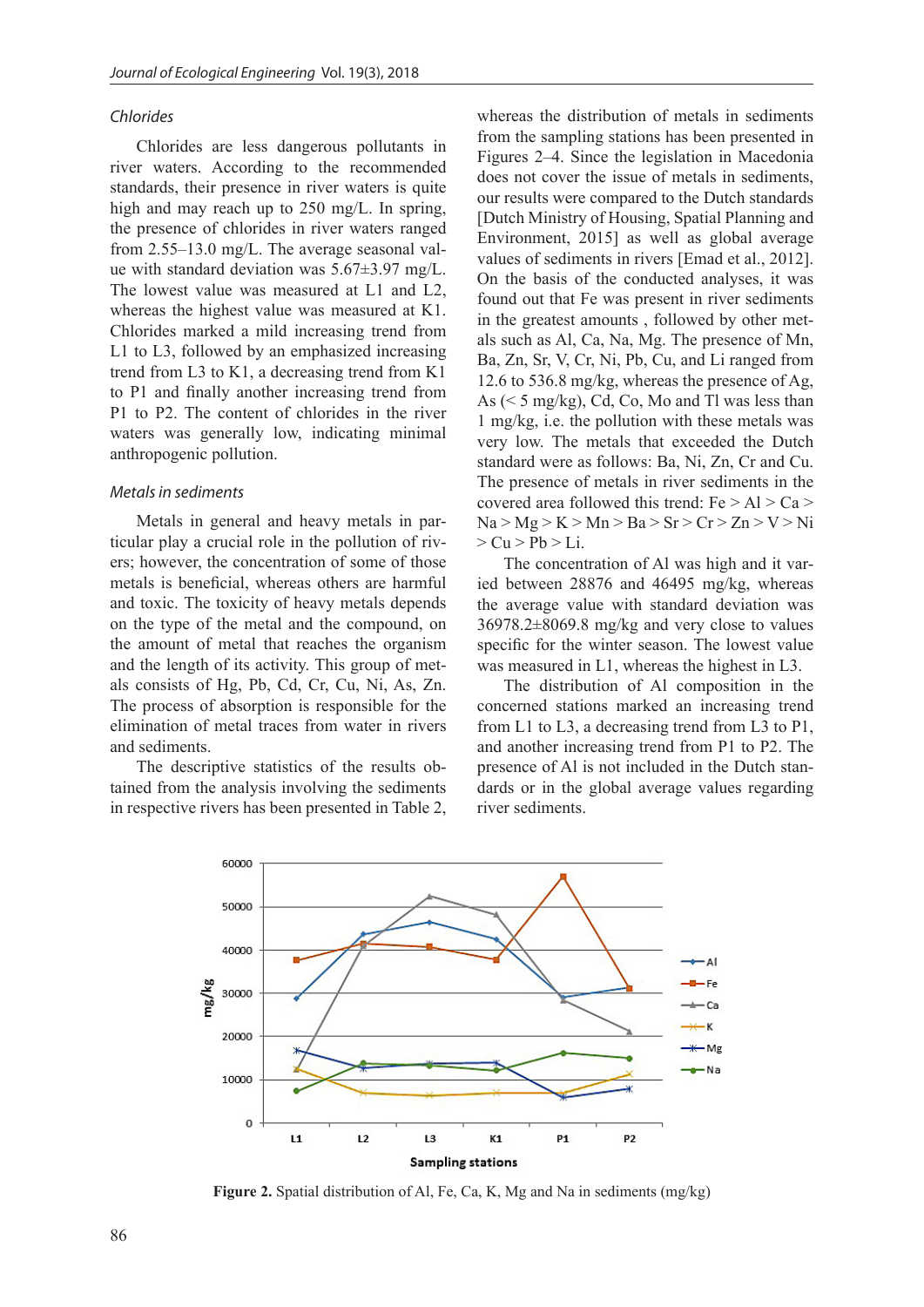| <b>Stations</b> | Ag       | Al      | As   | Ba     | Ca      | Cd  | Co    | Cr    | Cu    | Fe     | K      |
|-----------------|----------|---------|------|--------|---------|-----|-------|-------|-------|--------|--------|
| L1              | $\leq 1$ | 28876   | < 5  | 259    | 12344   | < 1 | $<$ 1 | 416   | 40    | 37688  | 12510  |
| L <sub>2</sub>  | < 1      | 43646   | < 5  | 188    | 40951   | <1  | $<$ 1 | 104   | 35.8  | 41495  | 6981   |
| L <sub>3</sub>  | < 1      | 46495   | $5$  | 893    | 52402   | <1  | $<$ 1 | 119   | 107   | 40793  | 6323   |
| K <sub>1</sub>  | < 1      | 42472   | < 5  | 232    | 48181   | < 1 | $<$ 1 | 141   | 65.8  | 37776  | 6945   |
| P <sub>1</sub>  | < 1      | 29051   | < 5  | 1241   | 28444   | <1  | $<$ 1 | 49.9  | 58    | 57020  | 6889   |
| P <sub>2</sub>  | $\leq 1$ | 31329   | 29.9 | 408    | 21184   | < 1 | $<$ 1 | 50.1  | 142   | 31064  | 11358  |
| Minimum         |          | 28876   |      | 188.0  | 12344   |     |       | 49.9  | 35.8  | 31064  | 6323   |
| Maximum         |          | 46495   |      | 1241.0 | 52402   |     |       | 416.0 | 142.0 | 57020  | 12510  |
| Median          |          | 36901   |      | 333.5  | 34698   |     |       | 111.5 | 61.9  | 39285  | 6963.0 |
| Average         |          | 36978.2 |      | 536.8  | 33918   |     |       | 146.7 | 74.8  | 40973  | 8501.0 |
| Stand, Dev.     |          | 8069.8  |      | 431.5  | 15824.7 |     |       | 137.0 | 41.6  | 8683.4 | 2694.7 |

**Table 2.** Concentration of metals in the sediments from the Likova, Kumanova and Pçinja rivers (mg/kg) and descriptive statistics

**Table 3.** Concentration of metals in the sediments from the Likova, Kumanova and Pçinja rivers (mg/kg) and descriptive statistics

| <b>Stations</b> | Li   | Mg      | Mn    | Mo    | Na      | Ni   | Pb   | Sr    | TI    | V     | Zn    |
|-----------------|------|---------|-------|-------|---------|------|------|-------|-------|-------|-------|
| L1              | 25.8 | 16825   | 499   | <1    | 7390    | 294  | 23.4 | 55    | $<$ 1 | 113   | 134   |
| L2              | 11.5 | 12723   | 938   | <1    | 13821   | 50.4 | 27.3 | 107   | $<$ 1 | 148   | 139   |
| L <sub>3</sub>  | 9.95 | 13769   | 847   | $<$ 1 | 13304   | 66   | 10.5 | 148   | $<$ 1 | 139   | 196   |
| K <sub>1</sub>  | 10.4 | 13920   | 657   | $<$ 1 | 12158   | 68.4 | 22.8 | 140   | $<$ 1 | 137   | 134   |
| P <sub>1</sub>  | 6.98 | 5989    | 1031  | $<$ 1 | 16250   | 43.8 | 53.2 | 233   | $<$ 1 | 207   | 128   |
| P <sub>2</sub>  | 11   | 7894    | 617   | $<$ 1 | 14956   | 35.1 | 53.5 | 202   | $<$ 1 | 106   | 128   |
| Minimum         | 6.98 | 5989    | 499   |       | 7390    | 35.1 | 10.5 | 55    |       | 106   | 128   |
| Maximum         | 25.8 | 16825   | 1031  |       | 16250   | 294  | 53.5 | 233   |       | 207   | 196   |
| Median          | 10.7 | 13246   | 752   |       | 13562.5 | 58.2 | 25.4 | 144   |       | 138   | 134   |
| Average         | 12.6 | 11853.3 | 764.8 |       | 12979.8 | 93   | 31.8 | 147.5 |       | 141.7 | 143.2 |
| Stand, Dev.     | 6.7  | 4086.1  | 205.8 |       | 3076.8  | 99.3 | 17.6 | 64.1  |       | 35.9  | 26.2  |

The concentration of Fe was higher and it varied between 31064 and 57020 mg/kg, whereas the average value with standard deviation was 40973.0±8683.4 mg/kg and much higher than in the winter. The lowest value was measured at P2, whereas the highest at P1. The distribution of Fe at L1 – K1 stations marked an almost constant trend, whereas it changed to an increasing trend at P1 and then gradually decreasing up to P2. The content of Fe is not included in the Dutch standards or in the global average value regarding river sediments (57405.9 mg/kg).

The concentration of Ca ranged from 12344 to 52402 mg/kg. The average value with standard deviation was 33918.0±15824.7 mg/kg and was much higher than in the winter. The lowest value was measured at L1, whereas the highest was measured at L3. The distribution of the Ca content in the stations under study had an increasing trend from L1 to L3 and a decreasing trend up to P2. The content of Ca is not included in the Dutch standards or in the global average values regarding river sediments.

The concentration of Na ranged from 7390 to 16250 mg/kg. The average value with standard deviation was 12979.8±3076.8 mg/kg and was slightly higher than in the winter. The lowest value was measured at L1, whereas the highest was measured at P1. The distribution of the Na content in the stations under study had an increasing trend apart from values at L3 and K1. The content of Na is not included in the Dutch standards or in the global average values regarding river sediments.

The concentration of K ranged from 6323 to 12510 mg/kg. The average value with standard deviation was 8501.0±2694.7 mg/kg and was lower than in the winter. The lowest value was measured at L3, whereas the highest was measured at L1. The distribution of the K content in the stations under study had a decreasing trend from L1 to L2, whereas it had a somewhat constant trend up to P1 and then an increasing trend from P1 to P2. The content of K is not included in the Dutch standards or in the global average values regarding river sediments.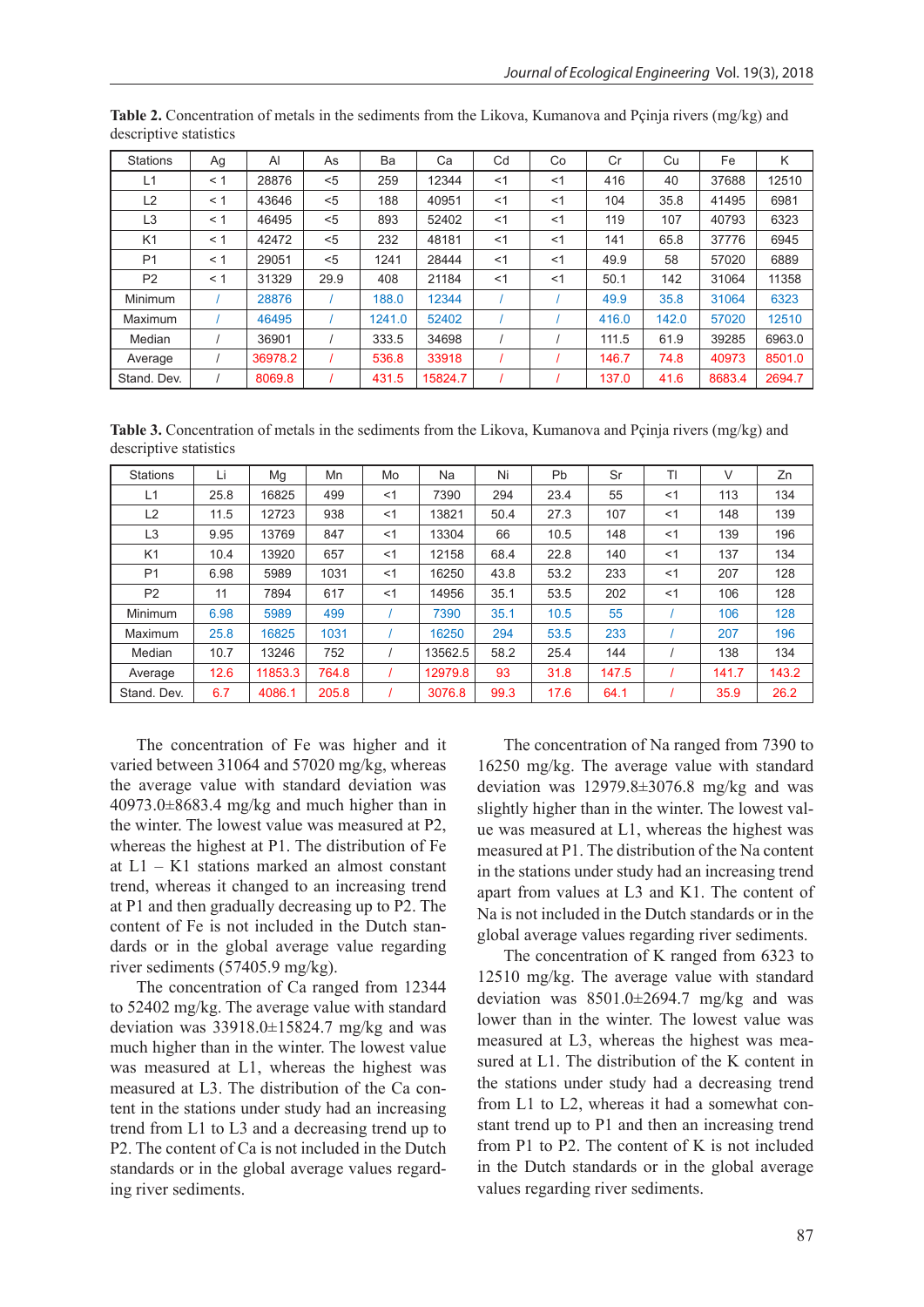The concentration of Mg ranged from 5989 to 16825 mg/kg. The average value with standard deviation was 11853.3±4086.1 mg/kg and was much higher than in the winter. The lowest value was measured at P1, whereas the highest was measured at L1. The distribution of the Mg content in the stations under study had a decreasing trend from L1 to P2, apart from the values at K1 and P2, where a slight increase was detected. The content of Mg is not included in the Dutch standards or in the global average values regarding river sediments.

The concentration of Mn ranged from 499 to 1031 mg/kg. The average value with standard deviation was 764.8±205.8 mg/kg and was much higher than in the winter. The lowest value was measured at L1, whereas the highest was measured at P1. The distribution of the Mn content in the stations under study had an increasingdecreasing-increasing-decreasing trend. The content of Mn is not included in the Dutch standards or in the global average value regarding river sediments (975.3 mg/kg).

The concentration of Ba ranged from 188.0 to 1241 mg/kg. The average value with standard deviation was 536.8±431.5 mg/kg and was much higher than in the winter. The lowest value was measured at L2, whereas the highest was measured at P1. The distribution of the Ba content in the stations under study had a repetitive increasing-decreasing trend. The content of Ba was above the allowed Dutch standards (200 mg/kg), but it is not included in the global average values regarding river sediments.

The concentration of Zn ranged from 128.0 to 196 mg/kg. The average value with standard deviation was 143.2±26.2 mg/kg and was higher than in the winter. The lowest value was measured at P1 and P2, whereas the highest was measured at L3. The distribution of the Zn content in the stations under study had an almost constant trend (apart from the highest value at L3). The content of Zn was above the allowed Dutch standard (140 mg/kg), but lower than the global average value regarding river sediments (303 mg/kg).

The concentration of Sr ranged from 55.0 to 233 mg/kg. The average value with standard deviation was 147.5±64.1 mg/kg and was much higher than in the winter. The lowest value was measured at L1, whereas the highest was measured at P1. The distribution of the Zn content in the stations under study had an emphasized increasing trend (apart from values at K1 and P2). The content of Zn is not included in the Dutch standards or the global average values regarding river sediments.

The concentration of V ranged from 106.0 to 207 mg/kg. The average value with standard deviation was 141.7±35.9 mg/kg and was much higher than in the winter. The lowest value was measured at P2, whereas the highest was measured at P1. The distribution of the V content in the stations under study underwent little changes at L1-K, whereas it was more evident at P1 and P2. The content of V is not included in the Dutch standards or the global average values regarding river sediments.

The concentration of Cr ranged from 49.9 to 416 mg/kg. The average value with standard deviation was  $146.7\pm137.0$  mg/kg and was much higher than in the winter. The lowest value was measured at P1, whereas the highest was mea-



**Figure 3.** Spatial distribution of Ba, Mn, Zn and Sr in sediments (mg/kg)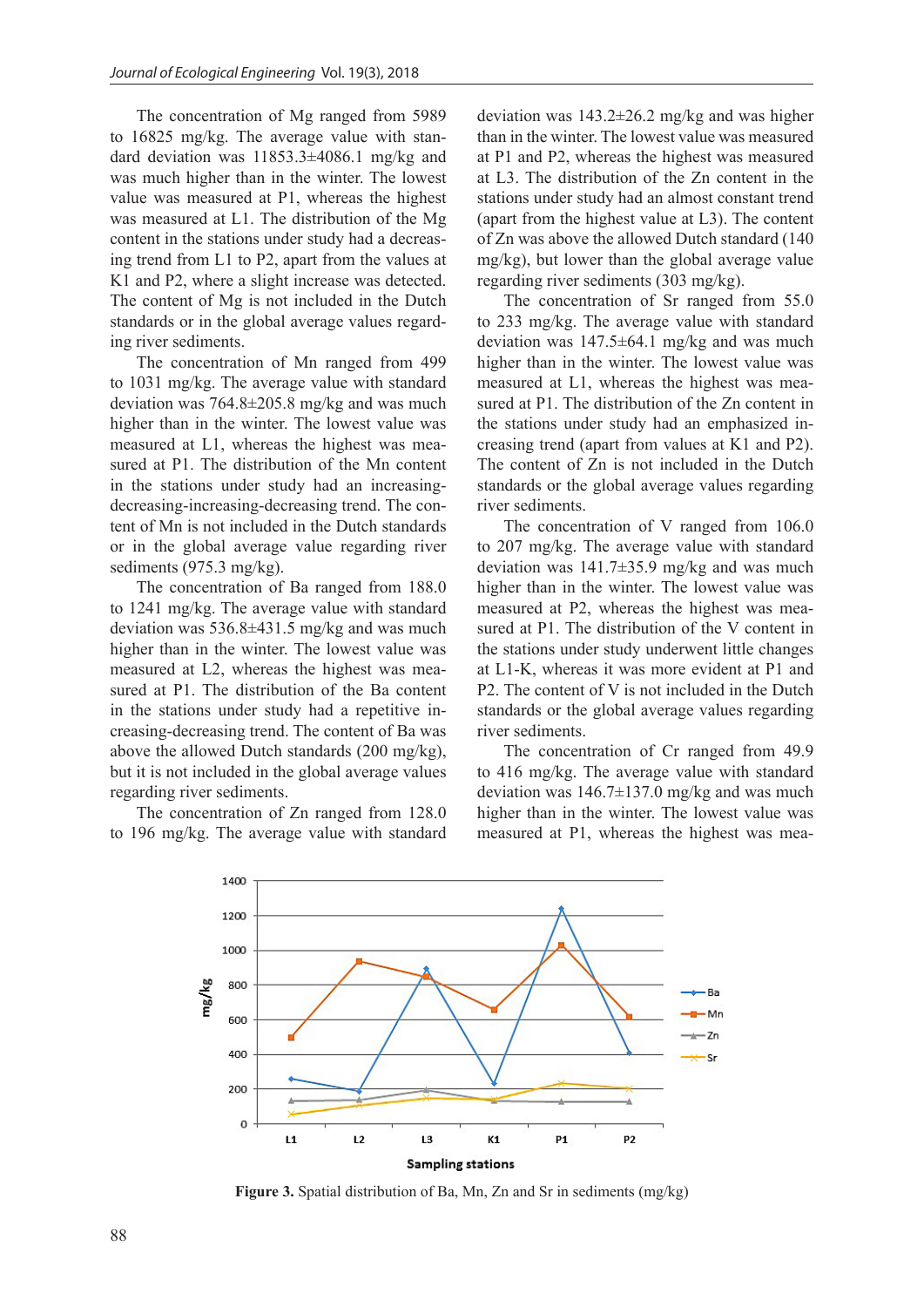sured at L1. The higher concentration of Cr at L1 is most probably due to the mineralogical composition of the basin of the Likova River. The distribution of the Cr content in the stations under study had a decreasing trend from L1 to L2, a mild increasing trend from L2 to K1 and a decreasing trend from K1 to P2. The content of Cr was above the allowed Dutch standard (100 mg/kg), as well as higher than the global average value regarding river sediments (126 mg/kg).

The concentration of Ni ranged from 35.1 to 294 mg/kg. The average value with standard deviation was 93.0±99.3 mg/kg and was much higher than in the winter. The lowest value was measured at P2, whereas the highest was measured at L1. The distribution of the Ni content in stations under study had a drastically decreasing trend from L1 to L2, and then an almost constant trend from L2 to P2. The content of Ni was above the allowed Dutch standard (35 mg/kg), but lower than the global average value regarding river sediments (102.3 mg/kg).

The concentration of Pb ranged from 10.5 to 53.3 mg/kg. The average value with standard deviation was 31.8±17.6 mg/kg and was lower than in the winter. The lowest value was measured at L3, whereas the highest was measured at P2. The distribution of the Pb content in the stations under study had an increasing trend from L1 to L2, a decreasing trend from L2 to L3 and another increasing trend from L3 to P2. We believe that this increase in the concentration of Pb in sediments is because of greater urban pollution in the city of Kumanova. The content of Pb was below the allowed Dutch standard (85 mg/kg), as well as lower than the global average value regarding river sediments (230.75 mg/kg).

The concentration of Cu ranged from 35.8 to 142.0 mg/kg. The average value with standard deviation was 74.8±41.6 mg/kg and was higher than in the winter. The lowest value was measured at L2, whereas the highest was measured at P2. The distribution of the Cu content in the stations under study had a generally increasing trend from L1 to P2 (apart from values at K1 and P1). The content of Cu in sediments was above the allowed Dutch standard (36 mg/kg), but lower than the global average value regarding river sediments (122.9 mg/kg).

The concentration of Li ranged from 6.98 to 25.8 mg/kg. The average value with standard deviation was 12.6±6.7 mg/kg and almost identical with that in the winter. The lowest value was measured at P1, whereas the highest was measured at L1. The distribution of the Li content in stations under study had a drastically decreasing trend from L1 to L2, then a slightly decreasing trend from L2 to P1 and then an increasing trend from P1 to P2. The content of Cu in the sediments was above the allowed Dutch standard (36 mg/kg), but lower than the global average value regarding river sediments (122.9 mg/kg). The content of Li is not included in the Dutch standards or the global average values regarding river sediments.

# **Correlation coefficients of the concentration of metals in sediments of the rivers Likova, Kumanova and Pçinja**

After determining the concentrations of metals in the sediments of the rivers Likova, Kumanova and Pçinja, the obtained results were analyzed statistically. This analysis helped to determine the correlation among the parameters (concentrations



**Figure 4.** Spatial distribution of Cr, Cu, Li, Ni, Pb and V in sediments (mg/kg)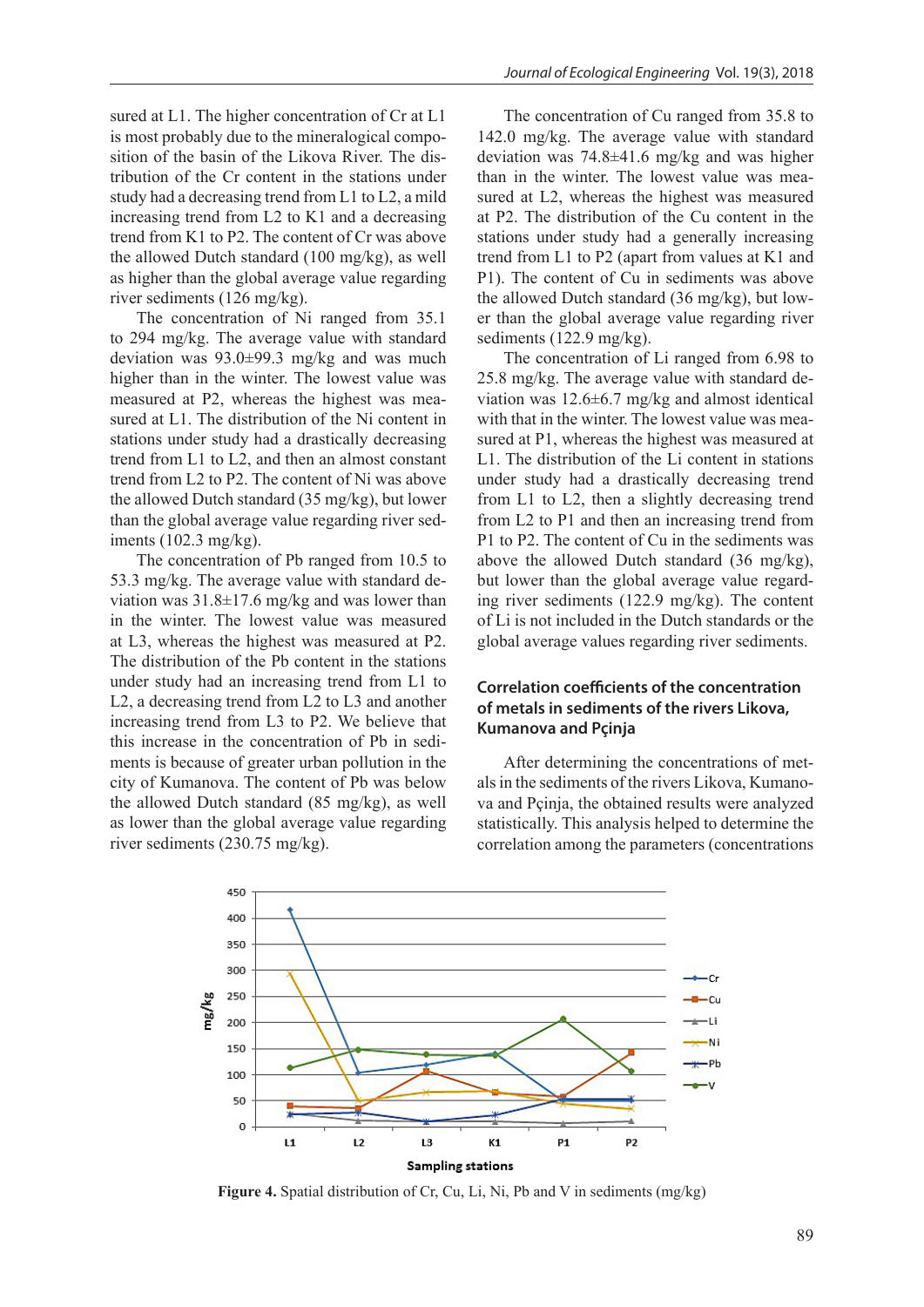of metals in sediments at the sampling stations) by using the Carl Pearson correlation coefficient (*r*) between two variables (parameters). The correlation coefficient shows that the level of correlation existing between two given parameters. The greater the coefficient value, the better the correlation between parameters. If the value of the correlation coefficient (*r*) between two parameters is large, this means that these variables are closely connected to one another. The value of *r* can range between 0 and 1 and 0 to  $-1$ . When the value of *r* gets closer to 1, there is an emphasized positive correlation between the parameters, i.e. with the increase of the value of one of the parameters, the value of the other parameter increases as well. On the other hand, when the value of *r*  gets closer to –1, the correlation between parameters is negative, i.e. when one of them increases the other decreases.

The correlation coefficients of the concentration of sediments in the rivers of Likova, Kumanova and Pçinja have been shown in Table 4. Al revealed high positive correlation with Ca  $(r =$ 0.926), whereas an emphasized negative correlation was noticed between Al and Pb  $(r = -0.712)$ . Ba was in a strong positive correlation with Fe and Sr  $(r = 0.759$  and  $r = 0.691$ ), whereas in a moderate negative correlation with K  $(r = -0.878)$ . Cr revealed high positive correlation with Ni  $(r =$ 0.998), and high negative correlation with Na (*r*  $= -0.974$ ). Cu revealed moderate positive correlation with Sr  $(r = 0.533)$ , and moderate negative correlation with Fe  $(r = -0.453)$ . Fe revealed high

positive correlation with V  $(r = 0.973)$ , and moderate negative correlation with Mn  $(r = -0.790)$ . Li revealed high positive correlation with Ni (*r* = 0.967) and high negative correlation with Na  $(r = -0.931)$ . Mg showed an emphasized positive correlation with Cr  $(r = 0.781)$ , and high negative correlation with Sr  $(r = -0.937)$ . Mn showed an emphasized positive correlation with V  $(r =$ 0.858), and moderate negative correlation with Ni  $(r = -0.635)$ . Na was characterized with an emphasized positive correlation with Sr (*r* = 0.889), and high negative correlation with Ni  $(r =$ –0.931). Ni was characterized with a high positive correlation with Cr  $(r = 0.988)$  and Li  $(r = 0.967)$ , and an emphasized negative correlation with Na  $(r = -0.931)$ . Pb revealed emphasized positive correlation with Sr  $(r = 0.713)$ , and high negative correlation with Mg ( $r = -0.879$ ). Sr showed high positive correlation with Na  $(r = 0.889)$  and Pb  $(r = 0.713)$ , and very high negative correlation with Mg  $(r = -0.937)$  and an emphasized negative correlation with Ni  $(r = -0.756)$ . V was characterized by a very high positive correlation with Fe  $(r = 0.973)$ , and a moderate negative correlation with Mg  $(r = -0.537)$ . Zn was characterized by a moderate positive correlation with Al  $(r =$ 0.666), and a moderate negative correlation with Pb  $(r = -0.693)$ .

The rivers Likova, Kumanova and Pçinja are the most important rivers in the region of Kumanova. They have mainly carbonate basins, which give bicarbonate characteristics to their water. Few studies on the waters and sediments

**Table 4.** Correlation coefficients of the concentration of metals in sediments of the rivers Likova, Kumanova and Pçinja

| Correlations | AI       | Ba       | Ca       | Cr       | Cu       | Fe       | K                 | Li       | Mg       | Mn       | Na       | Ni       | <b>Pb</b> | Sr       | V        | Zn    |
|--------------|----------|----------|----------|----------|----------|----------|-------------------|----------|----------|----------|----------|----------|-----------|----------|----------|-------|
| AI           | 1.000    |          |          |          |          |          |                   |          |          |          |          |          |           |          |          |       |
| Ba           | $-0.185$ | 1.000    |          |          |          |          |                   |          |          |          |          |          |           |          |          |       |
| Ca           | 0.926    | 0.104    | 1.000    |          |          |          |                   |          |          |          |          |          |           |          |          |       |
| Cr           | $-0.262$ | $-0.419$ | $-0.456$ | 1.000    |          |          |                   |          |          |          |          |          |           |          |          |       |
| Cu           | 0.019    | 0.189    | 0.055    | $-0.471$ | 1.000    |          |                   |          |          |          |          |          |           |          |          |       |
| Fe           | $-0.172$ | 0.759    | 0.093    | $-0.249$ | $-0.453$ | 1.000    |                   |          |          |          |          |          |           |          |          |       |
| Κ            | $-0.692$ | $-0.411$ | $-0.878$ | 0.593    | 0.148    | $-0.537$ | 1.000             |          |          |          |          |          |           |          |          |       |
| Li           | $-0.365$ | $-0.509$ | $-0.611$ | 0.962    | $-0.358$ | $-0.383$ | 0.761             | 1.000    |          |          |          |          |           |          |          |       |
| Mg           | 0.388    | $-0.596$ | 0.143    | 0.781    | $-0.390$ | $-0.438$ | 0.170             | 0.694    | 1.000    |          |          |          |           |          |          |       |
| Mn           | 0.268    | 0.635    | 0.452    | $-0.654$ | $-0.194$ | 0.787    | $-0.790$          | $-0.721$ | $-0.526$ | 1.000    |          |          |           |          |          |       |
| Na           | 0.100    | 0.553    | 0.319    | $-0.974$ | 0.402    | 0.406    | $-0.549$          | $-0.931$ | $-0.877$ | 0.734    | 1.000    |          |           |          |          |       |
| Ni           | $-0.396$ | $-0.328$ | $-0.570$ | 0.988    | $-0.438$ | $-0.189$ | 0.659             | 0.967    | 0.679    | $-0.635$ | $-0.931$ | 1.000    |           |          |          |       |
| Pb           | $-0.712$ | 0.298    | $-0.549$ | $-0.463$ | 0.262    | 0.243    | 0.257             | $-0.315$ | $-0.879$ | 0.174    | 0.577    | $-0.344$ | 1.000     |          |          |       |
| Sr           | $-0.210$ | 0.691    | 0.089    | $-0.836$ | 0.533    | 0.409    | $-0.325$          | $-0.811$ | $-0.937$ | 0.502    | 0.889    | $-0.756$ | 0.713     | 1.000    |          |       |
| V            | $-0.064$ | 0.734    | 0.227    | $-0.438$ | $-0.374$ | 0.973    | $-0.660$          | $-0.568$ | $-0.537$ | 0.858    | 0.565    | $-0.393$ | 0.296     | 0.528    | 1.000    |       |
| Zn           | 0.666    | 0.299    | 0.622    | $-0.043$ | 0.275    |          | $-0.040$ $-0.425$ | $-0.145$ | 0.340    | 0.195    | $-0.018$ | $-0.095$ | $-0.693$  | $-0.120$ | $-0.066$ | 1.000 |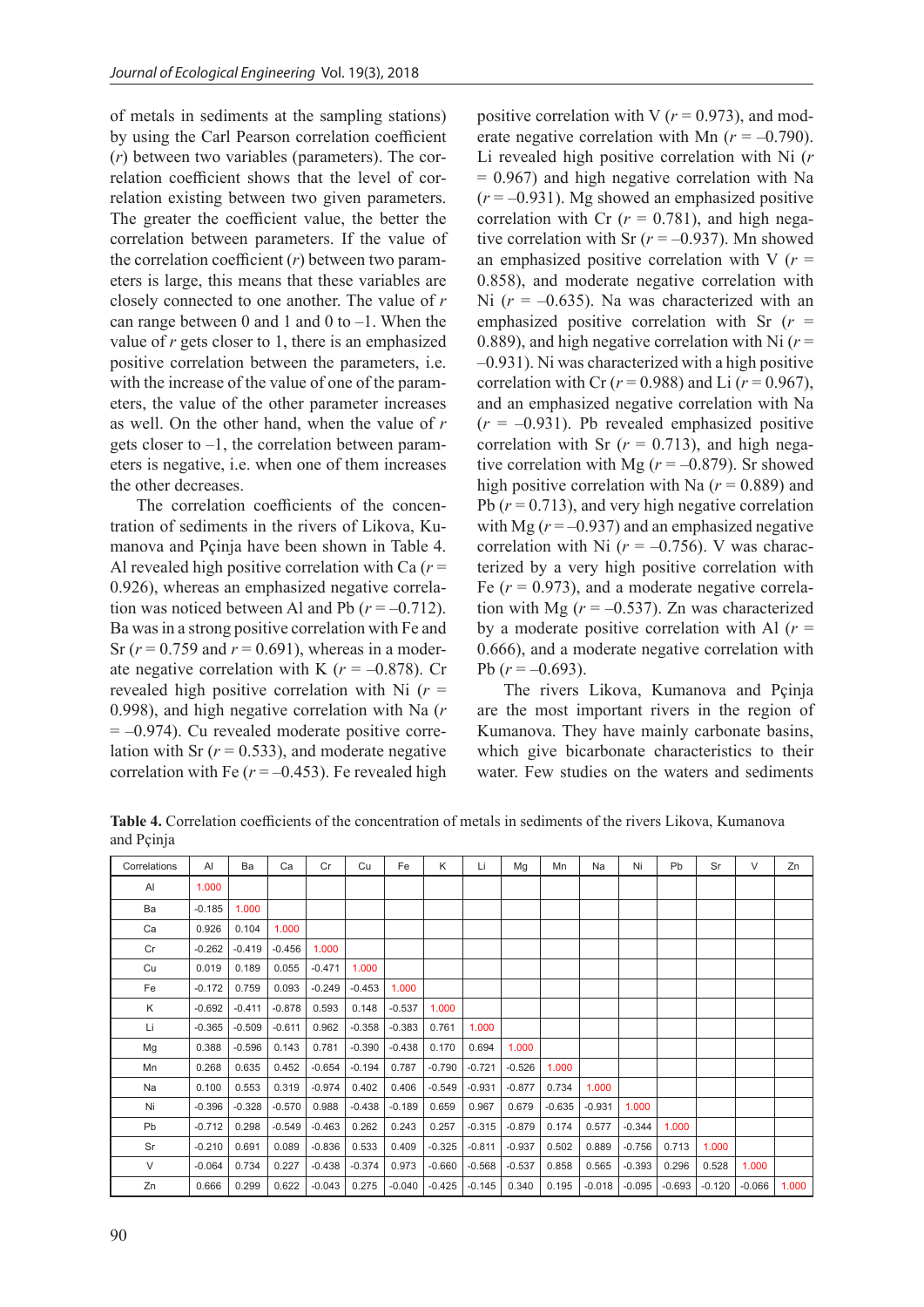contributing to the preservation of the water in the rivers of Kumanova and Pçinja, is situated just outside the city of Kumanova. On the basis of the physicochemical parameters, it resulted in low levels of pollution of these waters, meaning that they belong to the first/second class.

In general, the pollution of rivers with metals has varied at different monitoring stations; the content of some metals was higher at the upper flows, whereas others were reduced at lower flows of the rivers in question. The pollution in river basins is caused by the rinsing of soil from the water in rivers, by the regional erosion from rainfalls, by black waters flowing from residential areas that accumulate more at river basins, by outflowing waters from the few factories in the city (even though they operate at reduced capacity) as well as by the general pollution of the environment in the region of the municipality of Kumanova. Industrial, agricultural and household pollutants are deposited in rivers, which has caused some pollution to occur. On the basis of the obtained results, we concluded that this mild pollution in rivers was caused by urban, agricultural and industrial activities.

# **CONCLUSIONS**

In order to explore the pollution level of sediments with metals, twenty two metals were analyzed in sediment samples taken from six sampling stations in the rivers of Likova, Kumanova and Pçinja. The sustainability of metals in the river sediments in the examined area in the spring season conformed to the following order: Fe > Al  $>$  Ca  $>$  Na  $>$  Mg  $>$  K  $>$  Mn  $>$  Ba  $>$  Sr  $>$  Cr  $>$  Zn  $> V > Ni > Cu > Pb > Li$ . International sediment quality assurance guidelines were used in assessing the pollution levels. According to them, the analyzed sediments were mostly polluted by Fe, Al, Ca, Na, Mg, K and Mn. Average presence was detected for Ba, Zn, Sr, V, Cr, Ni, Pb, Cu and Li, whereas the presence of Ag, Cd, Co, Mo, Tl and As was very low  $\left($  < 1 mg/kg). The metals that exceeded the Dutch standard on sediments were the following: Ba, Ni, Zn, Cr and Cu. The distribution of metals in the sediments showed very low presence of anthropogenic elements (Cu, Cr, Mn, Ni, Pb, V and Zn) podischarged by the industry, agricultural activities and households. On the basis of the physico-chemical quality assessment of the water from these rivers, we conclude that it belongs to the first/second category, as determined by the state regulations, and in general, it was polluted to a very small degree.

*Journal of Ecological Engineering* Vol. 19(3), 2018

# **REFERENCES**

- 1. APHA, AWWA, WEF. 1995. Standard methods for the examination of water and wastewater, 19th ed. Washington, DC: American Public Health Association/America Water Works Association/Water environment federation.
- 2. Bekteshi A. 2014. Heavy Metals in the Shkodra Lake Ecosystem. Journal of Environmental Protection and Ecology, 15(3), 834–841.
- 3. Dossis P. and Warren L.J. 1980. Distribution of heavy metals between the minerals and organic debris in a contaminated marine sediment. Ann Arbor Sci., Ann Arbor, MI, 119–127.
- 4. Durmishi B.H. 2013. The study of the trihalomethanes (THMs) content variation with advanced analytical methods in the drinking water in the city of Tetova. Ph.D. Thesis, University of Tirana, Albania.
- 5. Dutch Ministry of Housing, Spatial Planning and Environment: Available at http://www.contaminatedland.co.uk/std-guid/dutch-l. htm (Accessed sep 2015)
- 6. Salah E.A.M., Zaidan T.A., Al-Rawi A.S. 2012. Assessment of heavy metals pollution in the sediments of Euphrates river, Iraq. Journal of Water Resource and Protection, Vol. 4, 1009–1023.
- 7. Gehan M.E.G.E.K. 2012. Studies of Some Heavy Metals in Water and Sediment in El-Max Fish Farm, Egypt. World Applied Sciences Journal,18(2), 171–180.
- 8. Jain C.K. 2004. Metal fractionation study on bed sediments of River Yamuna, India, Water Research 38, 569–578.
- 9. Lewis D.W. and McConchie D.M. 1994. Analytical Sedimentology. Chapman and Hall. New York, USA.
- 10. Malik N.B.A. 2010. Bioaccumulation of heavy metals in fish tissues of a freshwater lake of Bhopal. Environ. Monit. Assess, 160, 267–267.
- 11. Mandalia C.P. 2011. Impact of Environmental Pollution on Human Future. World Journal of Environmental Pollution, 1(2), 8–10.
- 12. Mehdi Hosseini A.A. 2012. Concentrations of Heavy Metals in Selected Tissues of Blue Swimming Crab, Portunus pelagicus (Linnaeus, 1758) and Sediments from Persian Gulf. World Applied Sciences Journal, 19(10), 1398–1405.